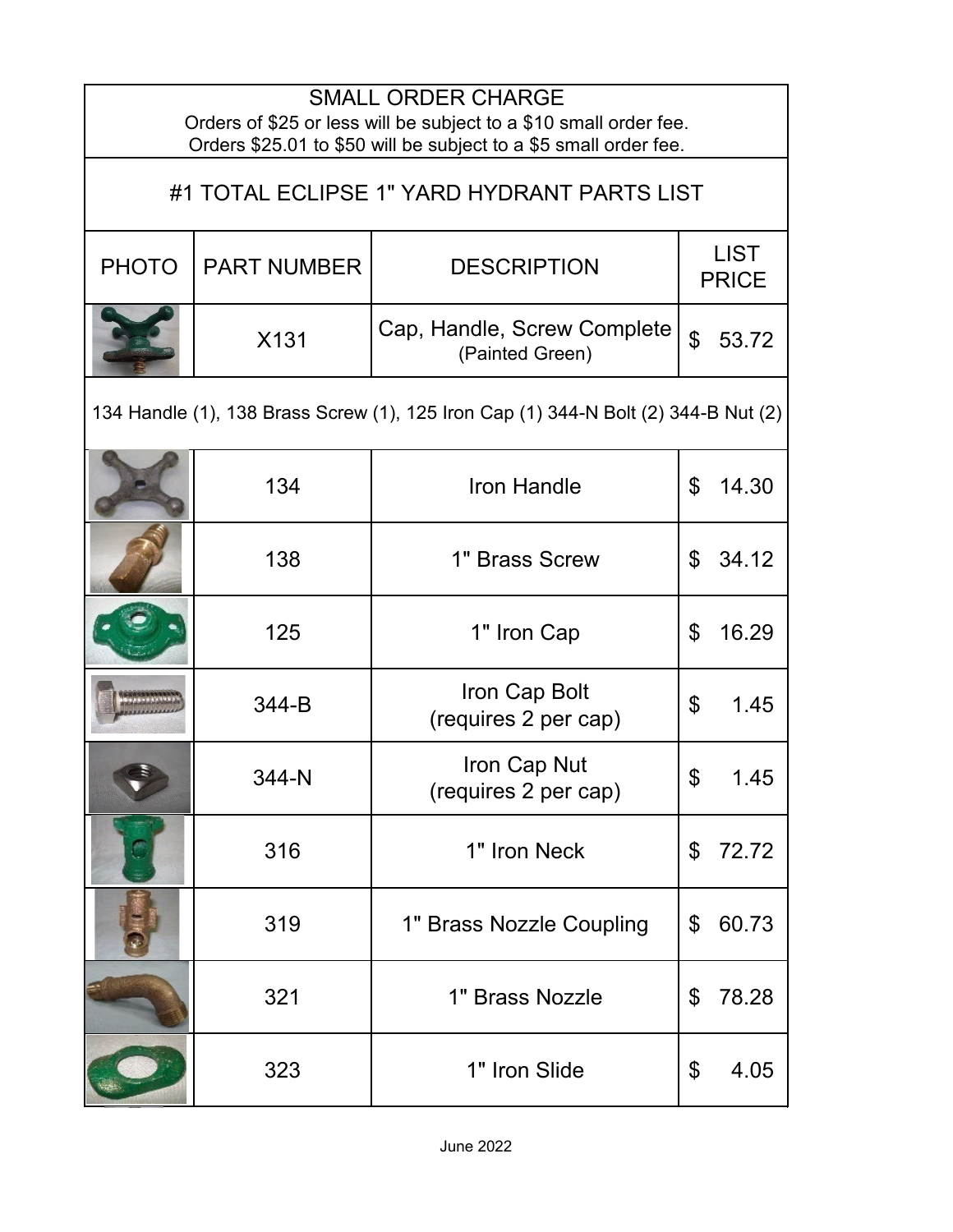|                                                                                            | 183              | 1" Iron Casing Guard<br>(requires 2 per hydrant)                         | \$<br>39.70             |
|--------------------------------------------------------------------------------------------|------------------|--------------------------------------------------------------------------|-------------------------|
|                                                                                            | 345-S            | <b>Hydrant Case Screw</b><br>(requires 2 per hydrant)                    | \$<br>1.33              |
|                                                                                            | 345-N            | <b>Hydrant Case Nut</b><br>(requires 2 per hydrant)                      | \$<br>1.33              |
|                                                                                            | 11/2P            | <b>Stand Pipe</b><br>(price per foot)<br>(measure exactly end to end)    | \$<br>37.00             |
|                                                                                            | 3/4GAL           | <b>Operating Rod</b><br>(price per foot)<br>(measure exactly end to end) | \$<br>22.67             |
|                                                                                            | <b>X306NS</b>    | 2002-date 1" Plunger<br>Complete (O-Rings)                               | \$<br>76.60             |
| 308-NS Plunger (1), 327C O-ring (1), 327D O-ring (2), 329 Seat Washer (1), 88-5<br>Nut (1) |                  |                                                                          |                         |
|                                                                                            | <b>XFIG.B-NS</b> | 2002-date Valve Washer Set<br>for 1"#1                                   | \$<br>30.69             |
| 327C O-ring (1), 327D O-ring (2), 329 Seat Washer (1)                                      |                  |                                                                          |                         |
|                                                                                            | 301              | Brass Valve for 1"                                                       | \$273.16                |
|                                                                                            | X116             | 1" Sand Case Protector                                                   | 21.51<br>$\mathfrak{L}$ |
| 116LH Left Sand Case (1), 116RH Right Sand Case (1), 346-S Screw (2), 346-N<br>Nut $(2)$   |                  |                                                                          |                         |
| #1 TOTAL ECLIPSE 1" YARD HYDRANT OPTIONS PARTS LIST                                        |                  |                                                                          |                         |
|                                                                                            | 1 X 3/4BA        | 1" x 3/4" Brass Adapter                                                  | 50.00<br>\$             |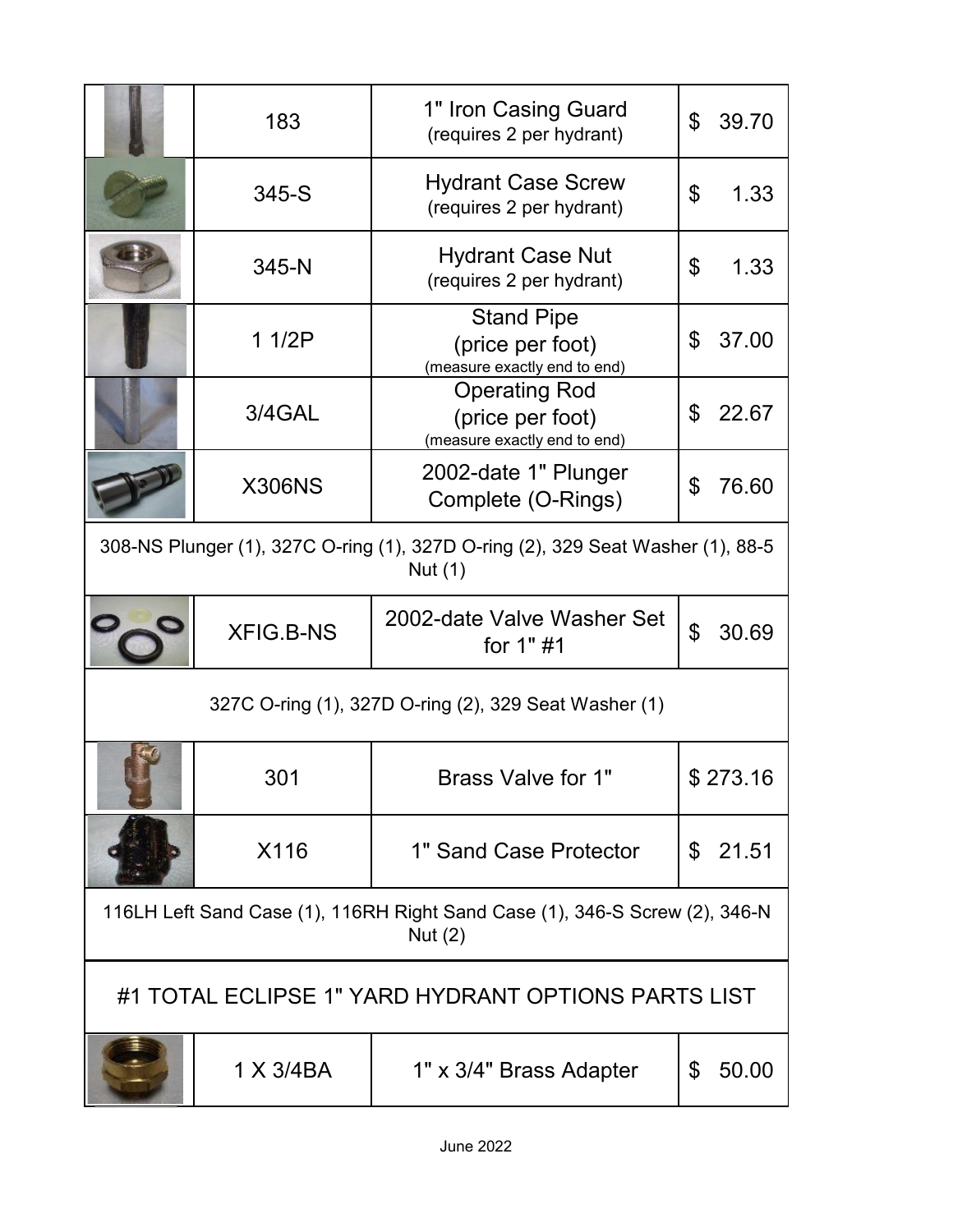|                                                                                                                                                            | 1CV                                                            | 1" Check Valve                              | \$330.00                    |  |
|------------------------------------------------------------------------------------------------------------------------------------------------------------|----------------------------------------------------------------|---------------------------------------------|-----------------------------|--|
| #1 TOTAL ECLIPSE 1" YARD HYDRANT OLD STYLE PARTS LIST                                                                                                      |                                                                |                                             |                             |  |
| <b>PHOTO</b>                                                                                                                                               | <b>PART NUMBER</b>                                             | <b>DESCRIPTION</b>                          | <b>LIST</b><br><b>PRICE</b> |  |
|                                                                                                                                                            | X306                                                           | Old Style 1" Plunger Complete<br>(Leathers) | $\mathfrak{L}$<br>91.04     |  |
| 308 Plunger (1), 309A Cone Washer (1), 310A Wing Nut (1), 326 Cup Leather (1),<br>327A Cup Leather (2), 9460 Washer (1), 329 Seat Washer (1), 88-5 Nut (1) |                                                                |                                             |                             |  |
|                                                                                                                                                            | XFIG.B                                                         | Valve Washer Set for Old<br>Style 1" #1     | \$<br>39.24                 |  |
|                                                                                                                                                            | 326 Cup Leather (1), 327A Cup Leather (2), 329 Seat Washer (1) |                                             |                             |  |
| #2 TOTAL ECLIPSE 1" KEY OPERATED YARD HYDRANT PARTS<br><b>LIST</b>                                                                                         |                                                                |                                             |                             |  |
| <b>PHOTO</b>                                                                                                                                               | <b>PART NUMBER</b>                                             | <b>DESCRIPTION</b>                          | <b>LIST</b><br><b>PRICE</b> |  |
|                                                                                                                                                            | 159                                                            | Iron Key                                    | 12.00                       |  |
|                                                                                                                                                            | 142                                                            | 1" Brass Screw                              | 27.36<br>\$                 |  |
|                                                                                                                                                            | X351                                                           | 1" Iron Cap for #2YH<br>Complete            | \$<br>89.54                 |  |
| 351 Cap (1), 351C Cover (1), 442 Rivet (1), 344-B Bolt (2), 344-N Nut (2)                                                                                  |                                                                |                                             |                             |  |
| #7 TOTAL ECLIPSE 1" LEVER OPERATED YARD HYDRANT PARTS<br><b>LIST</b>                                                                                       |                                                                |                                             |                             |  |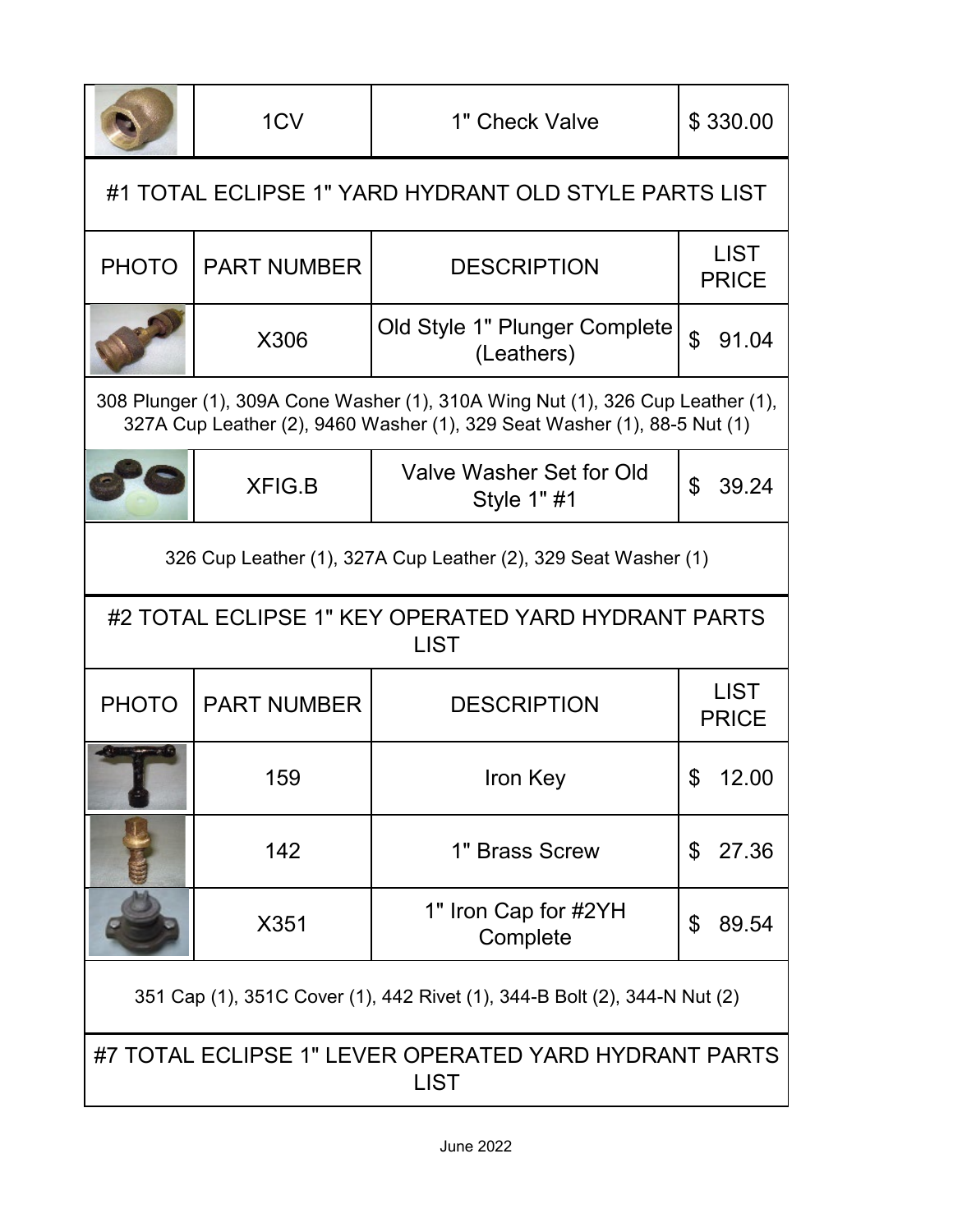| <b>PHOTO</b>                                                                                                    | <b>PART NUMBER</b> | <b>DESCRIPTION</b>                                | <b>LIST</b><br><b>PRICE</b> |  |
|-----------------------------------------------------------------------------------------------------------------|--------------------|---------------------------------------------------|-----------------------------|--|
|                                                                                                                 | X404               | Iron Handle Complete                              | 57.24<br>\$                 |  |
|                                                                                                                 |                    | 404 Handle (1), 361 Screw (1)                     |                             |  |
|                                                                                                                 | X401               | Iron Top Cap Complete                             | 41.78<br>\$                 |  |
| 401 Cap (1), 402 Link (1) 443 Rivet (2), 403 Catch (1). 442 Rivet (1), 344-B Bolt (2),<br>344-N Nut (2)         |                    |                                                   |                             |  |
|                                                                                                                 | 409                | 1" Brass Stem                                     | \$105.73                    |  |
|                                                                                                                 | 415                | Iron Spring                                       | 21.11<br>\$                 |  |
|                                                                                                                 | X435-2013          | <b>Current Style Plunger</b><br>Complete for 1"#7 | \$<br>88.89                 |  |
| 308-NS Plunger (1), 327C O-ring (1), 327D O-ring (2), 329 Seat Washer (2) 88-5<br>Nut (1)                       |                    |                                                   |                             |  |
|                                                                                                                 | <b>XFIG.D-2013</b> | Valve Washer Set for1" #7                         | \$<br>48.73                 |  |
| 327C O-ring (1), 327D O-ring (2), 329 Seat (2)                                                                  |                    |                                                   |                             |  |
|                                                                                                                 | X435-2002          | Old Plunger Complete for 1"<br>#7 (2002-2013)     | \$<br>89.40                 |  |
| 308-NS Plunger (1), 327C O-ring (1), 327D O-ring (2), 329 Seat Washer (1), 419<br>Seat Rubber (1), 88-5 Nut (1) |                    |                                                   |                             |  |
|                                                                                                                 | <b>XFIG.D-2002</b> | Old Washer Set for 1"#7<br>$(2002 - 2013)$        | \$<br>33.51                 |  |